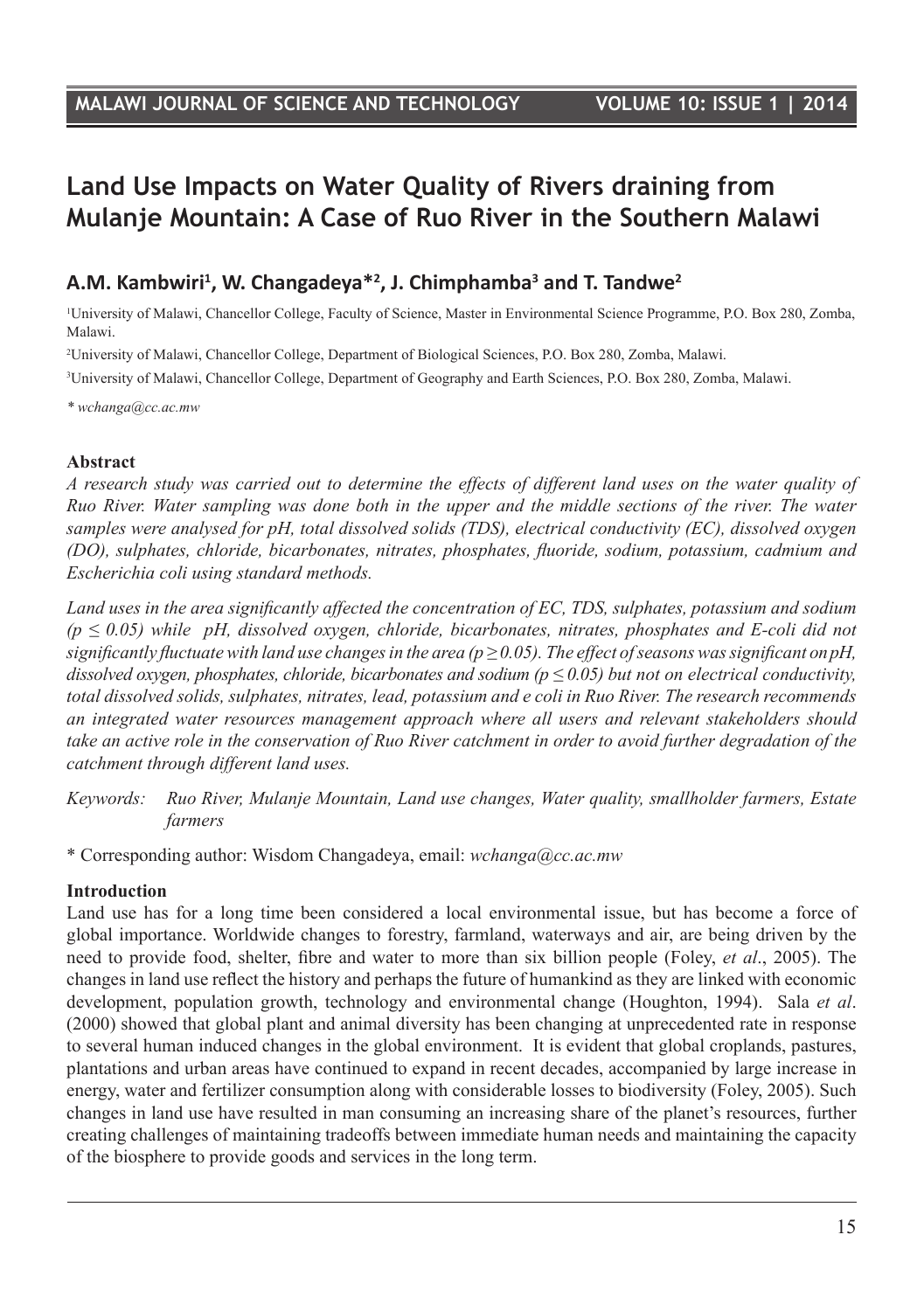Africa has a total land area of about 29.6 million sq km which represents 20% of the earth's surface (FAOSTAT, 2006). About 60% of the population live in rural areas and 55% of the economic active population is dependent on agriculture (FAOSTAT 2006). Africa has an urban growth rate averaging almost 5% per year for the past two decades, the most rapid in the world, and nearly twice the global average (Satterthwaite, 2002). Africa as other developing countries, population is heavily dependent on fresh water, forests, croplands and fisheries (Homer-Dixon and Blitt, 1998). Increased demand for fresh water resources associated with these trends is expected to be especially intense in rapidly urbanizing regions (Taylor, *et al*., 2004), and in the agricultural sector in order to boost food production (Carter, *et al*., 2009; MacDonald, *et al*., 2009). The population growth has put pressure on the Africa's environment to sustainably provide goods and services to an increasing population with the current technologies, resulting in the loss of forests, animals, plant species, land degradation, increasing water shortages and declining water quality.

Over the years forest cover in Malawi has declined from 47% in 1975 to 30% in 2010 (FAOSTAT, 2010; MSOER, 2010) representing the highest deforestation rate in SADC (CURE, 2010).Generally natural resources face deterioration that results in social and economic losses. For instance, Yaron *et al*., (2010) showed that wildlife and forestry contribute 2.7% and more than 5.3% of the GDP respectively. Considering that over 90% of Malawi's exports have their source in natural resources, the economic cost of the major forms of degradation, which include soil erosion, deforestation, water resources degradation, fisheries depletion and biodiversity loss is likely to be more (GoM, 2010). Poverty estimated at 39% (UNDP, 2010) and increasing population growth in Malawi are considered major factors contributing to the escalating deterioration of natural resources. Water quality is often used as a measure of the state of degradation of natural resources since the quality of water in an ecosystem is a reflection of its water and air shed. This study, therefore, endeavoured to link the water quality of Ruo river at various points to associated land uses in order determine the impact of various land uses.

#### **Materials and Methods**

A reconnaissance survey of the area was done from the upper course of the river that represented the source, followed by a transect walk along the river profile up to the middle course where the river cuts through tea estates by both smallholder and estate farmers to the confluence between Ruo and Muloza Rivers (Figure 1).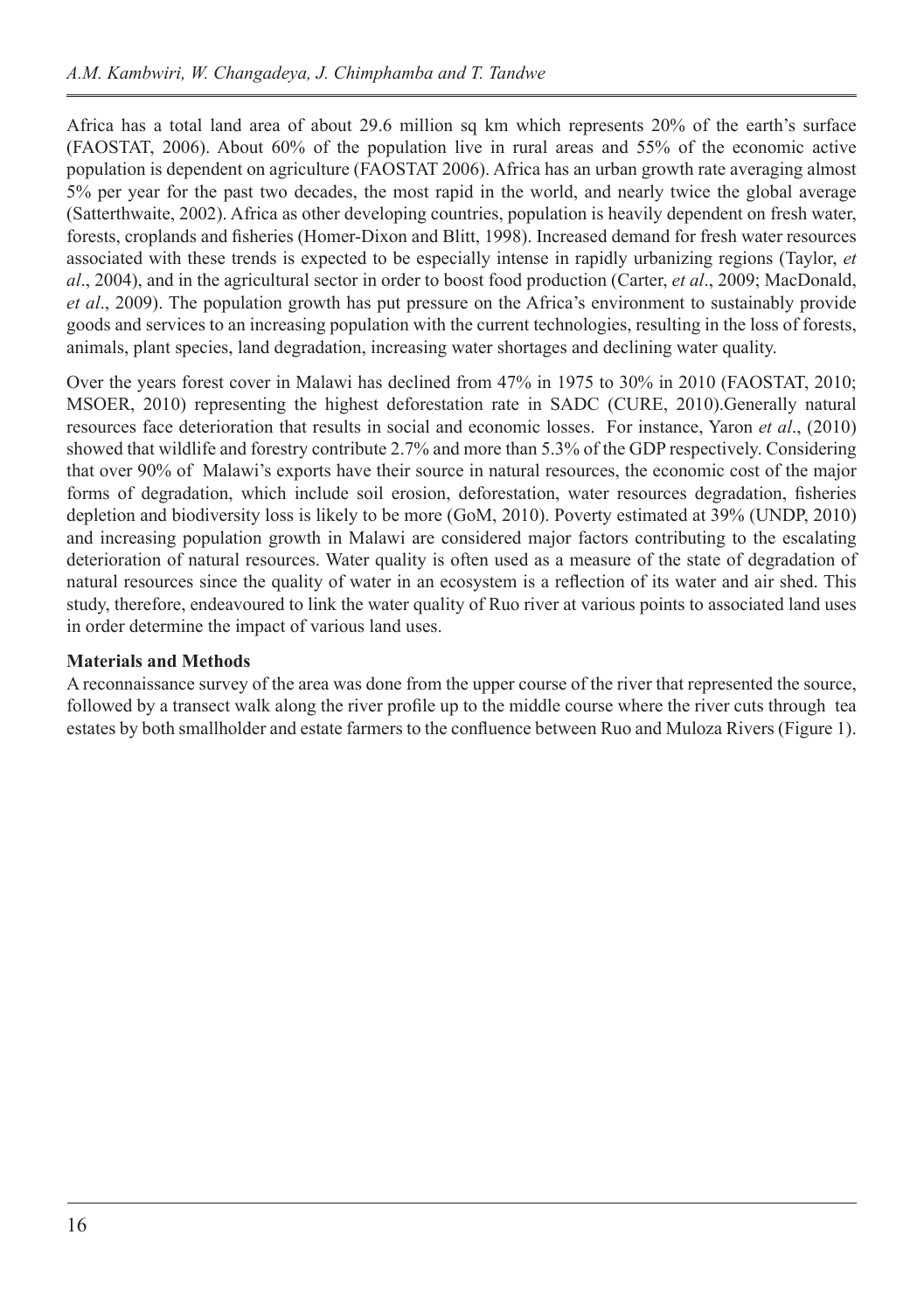

**Figure 1:** *Land Use Map for the study area*

In the upper section, two land uses observed were grassland at the very top of the Mulanje Mountain Forest Reserve where the Ruo River has its source and rain forest. The sampling points that represented the specific land uses were chosen. GPS coordinates for the water sampling points were taken and recorded in a field book and a mark was put as an identity for subsequent water sampling (Table 1).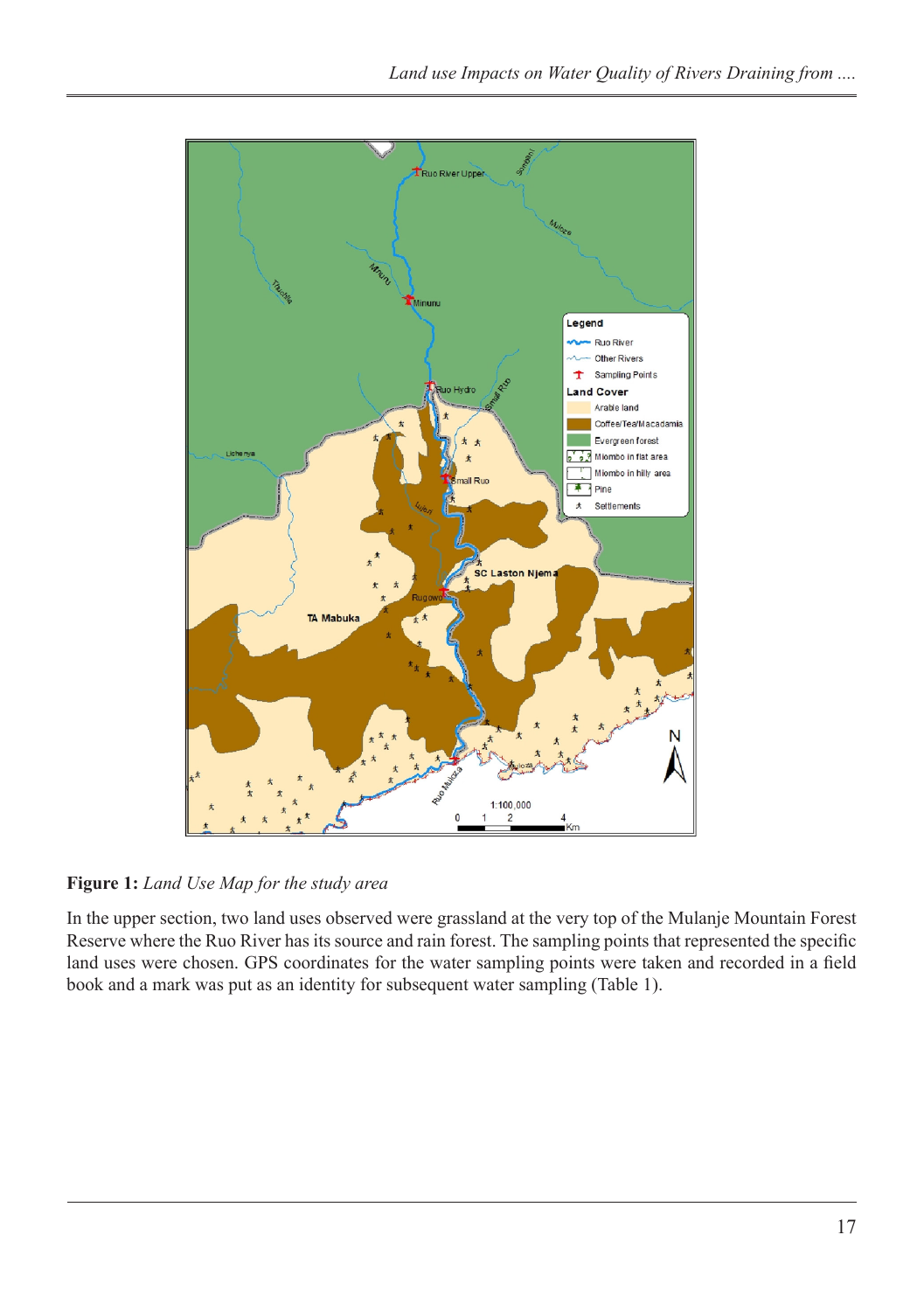| No.            | <b>Catchment</b> | <b>River/Tributary</b> | <b>GPS Way Points</b>   | <b>Elevation</b> |
|----------------|------------------|------------------------|-------------------------|------------------|
|                | Upper            | Ruo River              | $(x)$ 783739 (y)8240746 | 2081 m           |
| $\overline{2}$ | Upper            | Minunu River           | $(x)$ 783455 (y)8235885 | 1404 m           |
| $\overline{3}$ | Upper            | Ruo River              | $(x)$ 783376 (y)8235905 | 1419 m           |
| $\overline{4}$ | Upper            | Ruo River              | $(x)$ 783440 (y)8235939 | 1395 m           |
| 5              | Upper            | Ruo River              | $(x)$ 784229 (y)8232685 | 876 m            |
| 6              | Middle           | small Ruo River        | $(x)$ 784819 (y)8229214 | 696 m            |
| 7              | Middle           | Ruo River              | $(x)$ 784850 (y)8229173 | 703 m            |
| 8              | Middle           | Ruo River              | $(x)$ 784795 (y)8229165 | 689 m            |
| 9              | Middle           | Rugowo River           | $(x)$ 784764 (y)8224897 | 601 m            |
| 10             | Middle           | Ruo River              | $(x)$ 784751 (y)8224889 | 606 m            |
| 11             | Middle           | Ruo River              | $(x)$ 784749 (y)8224896 | 604 m            |
| 12             | Middle           | Ruo River              | $(x)$ 785161 (y)8218562 | 601 m            |

**Table 1:** Water sampling points along the Ruo River.

The middle section land use is predominantly agriculture. However, it was necessary to differentiate between the anthropogenic effects of smallholder farmers and those of tea estate farmers in relationship to water quality. Small Ruo River, a tributary of Ruo River, was therefore identified as representing the smallholder farmers' anthropogenic activities because from its source to the point of joining Ruo River, it only flowed through fields of smallholder farmers. Similarly, another tributary of Ruo River, Rugowo River was chosen to represent tea estate land use because from its source it only flowed through tea estates before it joined the main Ruo River. Specific points were identified as sampling points to represent smallholder, tea estates and combined (smallholder and estates) land uses. GPS points were used to locate the sampling points in a land use map for the area (Figure.1).

The sampling was done during a period of six months from the month of October, 2010 to end of March, 2011 at two week intervals. Thus samples were collected during the second and fourth week of every month. The first three samples collected represented the dry season before the onset of the rains whereas the rest of the collection represented the rainy season. The water samples was analyzed for the following biochemical constituents; electrical conductivity, pH, dissolved oxygen, total dissolved solids, sulphates, chloride, fluoride, carbonates, bicarbonates, nitrates, phosphates, lead, cadmium, sodium and *Escherichia coli*.

Dissolved oxygen was measured in-situ using Dissolved Oxygen Meter, Hanna Instruments, Model DO H1 9145. Electric conductivity and total dissolved solids were measured in- situ using EC/TDS Meter, Martin Instruments, EC59 and pH was measured using pH Meter, Martin Instruments, PH 55.Levels of Sulphates were determined using turbidimetric method. Barium sulphate turbidity was formed by measuring 100 ml sample into a 250-ml Erlenmeyer flask. 5 ml conditioning reagent was added and stirred in the stirring apparatus. While the solution was being stirred, a spoonful of BaCl<sub>2</sub> crystals were added and timing began immediately. Stirring was done for 1 minute at a constant speed. Measurement of barium sulphate turgidity was done by pouring some of the solution immediately after stirring period had ended into the absorption cell of the photometer and measures the turbidity at 30 sec interval for 4 minutes. Sulphate concentration in the sample was finally calculated using the a standard calibration curve. The calibration curve was done using standard solutions of concentration between 5, 10, 15, 20, 30 and 40 mg/l.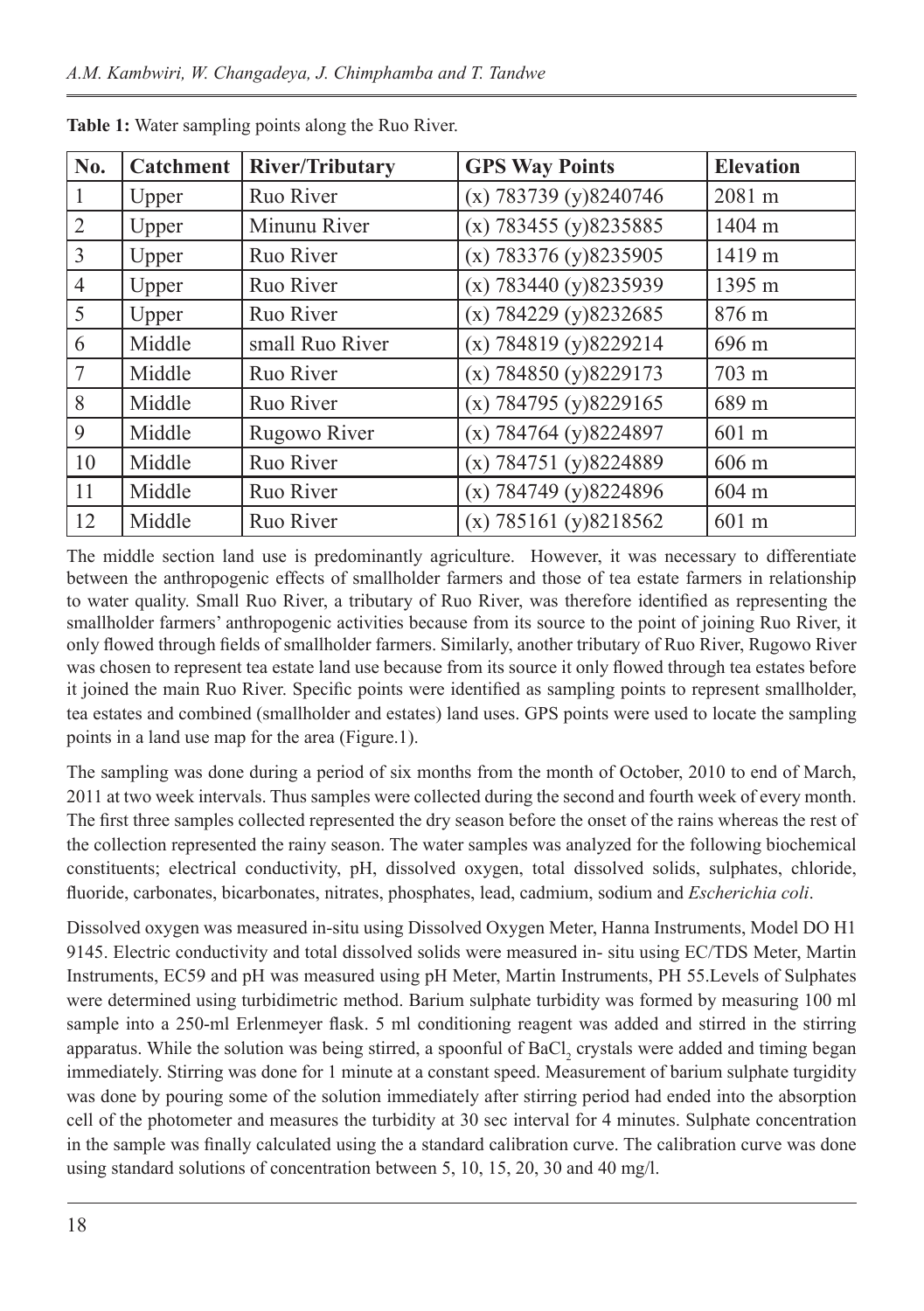Chloride was measured using argentometric method. 100-ml sample was transferred to a conical flask, and 1.0 ml of  $K_2$ CrO<sub>4</sub> indicator solution added. The solution was titrated with standard silver nitrate titrant to a pinkish yellow end point. Silver nitrate titrant was standardized to establish the reagent blank value by using the titration method above. The concentration of the sample chloride in the sample was calculated as follows:

Mg/l Cl =  $(A-B) \times N \times 35.450$ /ml sample, where

 $A = m1$  titration for sample

 $B = m1$  titration for blank

 $N =$  Normality of AgNO<sub>3</sub>

Fluoride concentration was measured using electrode method. Fluoride standards in the ranges of 0.5, 1.0, 2.0, 5.0 mg/l were prepared. To the standards 50mls of pH 5.0 to 5.5 TISAB solution was added. The concentration of the sample is reduced by half by the addition of TISAB solution, as such doubling the standard's true concentration enables the analyst to read the samples' original concentration directly. 50 mls of the each sample was put to a 100-ml volumetric flask, and diluted to the mark with TISAB and mixed them well. The samples were made in triplicates. Both the sample and the standards were subjected the same room temperature. Each standard and sample were transferred to a 150-ml beakers. Measurements were taken by immersing the electrodes in both the standards and then the samples while stirring the test solution on a stirrer. Stirring the solution before immersing the electrodes was avoided as the entrapped air around the crystal could produce erroneous readings or needle fluctuations. The electrodes were left for 3 minutes before taking a final millivolt reading. The electrodes were rinsed with distilled water and blot dry between readings. The electrodes were recalibrated frequently by checking the potential reading of 1.00- mg/l F standard and adjust the calibration control until the meter reads as before. The calibration was confirmed after each unknown and also reading each standard when preparing the standard curve. The potential measurement of fluoride standards were plotted graphically in a standard curve. Using the potential measurement for each unknown sample, the corresponding fluoride concentration was read from the standard curve

Alkalinity was measured using sulphuric acid and phenolphthalein indicator method. Transfer 10 ml of sample was transferred to a 100 ml conical flask and added 2 drops of phenolphthalein indicator. Pink colour showed the presence of carbonate; the sample was then titrated against  $0.01N H<sub>2</sub>SO<sub>4</sub>$  until it was colourless. The reading was denoted as volume "Two drops of methyl orange indicator was added, yellow colour appearing. Titration continued until the yellow colour changed to red. The volume was denoted as "B";

#### **Calculation**

$$
CO_3^{2-}
$$
me/l =  $\frac{2 \times N \times A}{M l}$  of sample  $\times$  1000.  

$$
CO_3^{2-}
$$
mg/l =  $\frac{2 \times N \times A}{M l}$  of sample  $\times$  1000  $\times$  30.

$$
HCO3 me/l = \frac{N \times (B - A)}{Ml \text{ of sample}} \times 1000
$$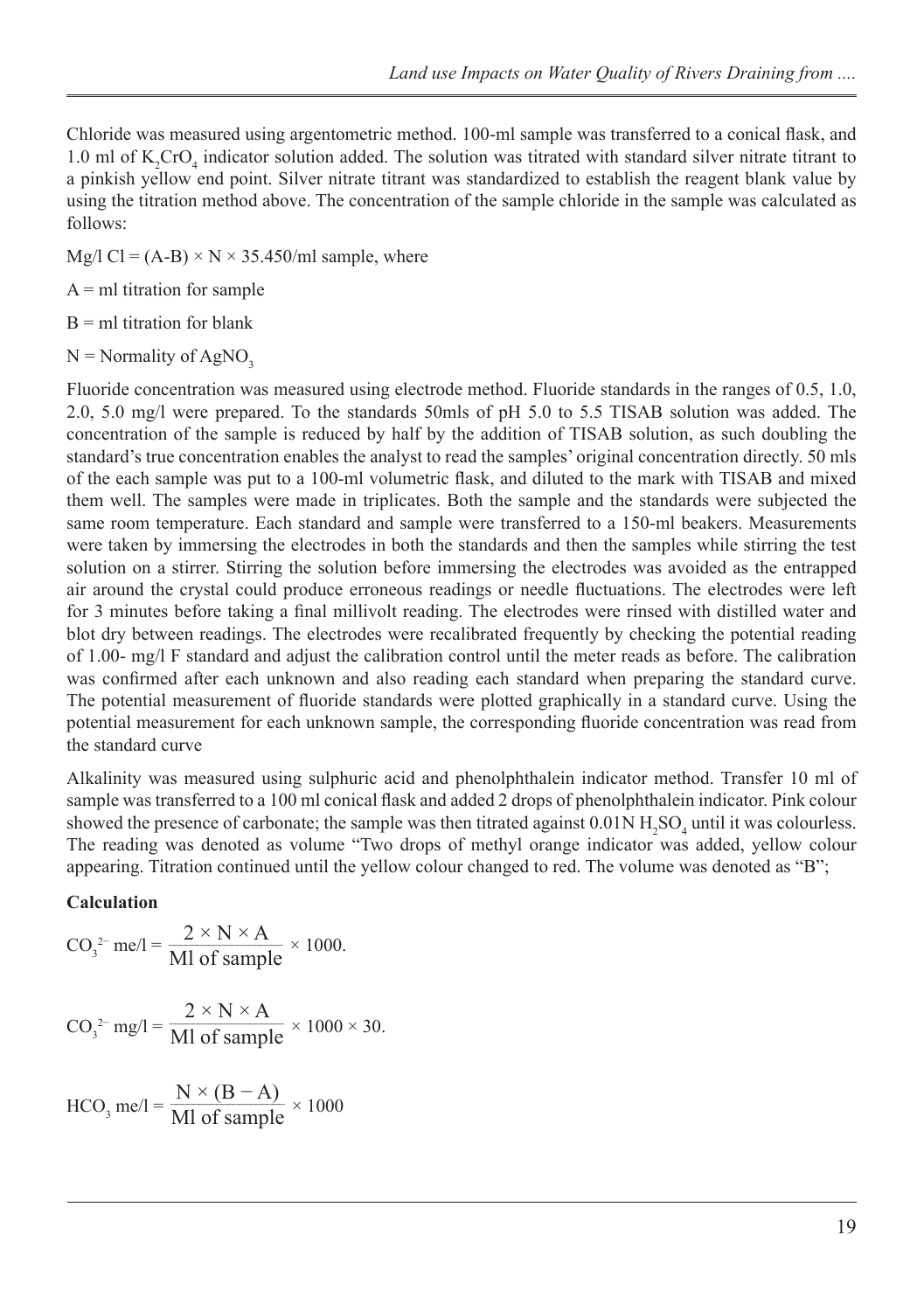$$
HCO3 mg/l = \frac{N \times (B - A)}{M l of sample} \times 1000 \times 61
$$

Where,

 $N =$  Normality of acid

- $2 =$ Valance of carbonate
- $B =$  Volume of titrant against methyl orange indicator
- $30$  = Equivalent weight of CO<sub>3</sub>
- $61$  = Equivalent weight of HCO<sub>3</sub>

Phosphate was determined via vanadomolybdophosphoric colorimetric method at 470 nm wavelength on Jenway UV/V Spectrophotometer according to standard procedure (ALPHA, 1989). Standards of concentration between 0.1 and 0.5 mg/l were used for calibration to maintain quality control. Standards used for plotting a standard curve were in the following ranges 0.5, 1, 2, 4, 5 mg/l. The potential reading of the concentration of sample solutions were calculated from the standard curve.

Nitrate was determined using an Ion Selective electrode, Ellit 8021; reference electrode, Ellit 003N (NICO, USA) on a pH Seven Multimeter ion analyzer (Mettler Toledo, Switzerland). The electrode was first calibrated with appropriate standards prepared from the standard stock solution. The nitrate sample concentrations were then read directly from the meter and corrected for dilution due to the addition of ISAB at 2% per volume of the sample. Standard curve was then plotted using the readings from standard solutions that were made as follows; 1, 10, 50, 100 mg/l. The concentrations of the sample solutions were then read from the standard curve.

Cadmium using AAS Unicam 969 at 283.3nm wavelength and slit width 0.7nm. Cadmium standard stock solution (1000  $\mu$ /l) was prepared by dissolving cadmium metal (0.1 g) (dried at 105oC for 2 hours), in 12 ml of  $1 + 1$  HNO3 of water (v/v) and diluting the resulting solution to 1000 ml with deionised water. Standard working solutions containing, 0.5, 0.8, 1.0, 1.5, 2.0, 3.0 and 5.0 mg/L were used in the final determination. The standard solutions (100 ml) and samples were mixed with 25 ml lanthanum solution before aspiring them on AAS Unicam 969 at 283.3 nm wavelength and slit width of 0.7 nm. The gas mixture used for flame was air/acetylene. The sample concentrations were read directly from the AAS (Clesseri *et al*., 1989)

Sodium was measured using flame photometer Sodium standard stock solution  $(100 \mu g/ml)$  was prepared by dissolving 0.2542 g sodium chloride (dried at 140 degrees Celsius for 2 hours) in 200 ml deionised water and made up to 1000 ml. Working sodium standard solutions of 0.5, 1.0, 1.5 2.0, 2.5, 3.0 mg/l Na were prepared from the standard stock solution. Standardisation of the flame photometer was done by aspirating the Sodium standards. The emission of the sample and standards was read after aspirating sample and standards into a Sherwood 410 Flame Photometer at a wavelength of 589 nm which uses air/propane gas mixture as fuel. Concentration of the sample was read from the flame photometer (Horwitz, 1980). A standard curve was made using solutions from which the real concentration of samples was read.

Potassium standard solution (100  $\mu$ g/ml) was prepared by dissolving 0.1907 g potassium chloride (dried at 110 degrees Celsius for 2 hours) in 200 ml deionised water and made up to 1000 ml. Potassium standard solutions of 0.5, 1.0, 1.5, 2.0, 2.5, 3.0 and 5.0 mg/l were prepared from the standard stock solution. The samples and standards were aspirated into a Sherwood 410 Flame Photometer and their emissions were read at 766.5nm using air/propane gas mixture as fuel. Concentration of the sample was read from the flame photometer. (Horwitz, 1980). A standard curve was then prepared from the standard solutions from which the actual concentrations of the samples were read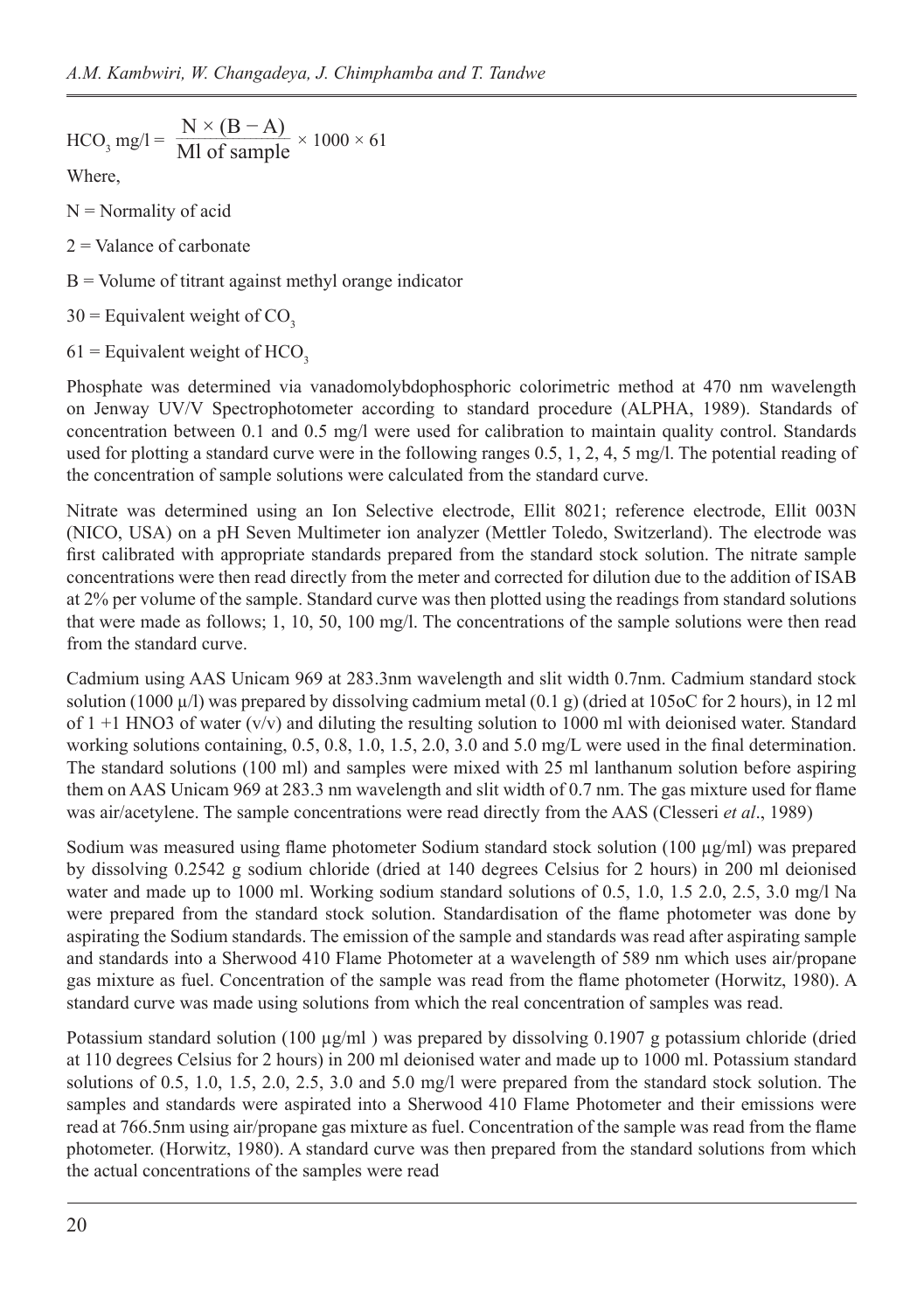*Escherichia coli* contamination was determined using incubator based standard method. The membrane filtration method was used to determine the presence of faecal coliforms. A measure volume of 1 ml was filtered under vacuum through a cellulose acetate membrane of uniform pore size diameter. Bacteria were retained on the membrane given media for culturing bacteria and incubated at 44.5 degrees Celsius for 24 hours. Faecal coliforms were identified by the development of characteristic colonies which were counted manually with the help of magnifying glasses (Clesseri *et al*, 1989).

## **Data Analysis**

Analysis of variance (ANOVA) was conducted on TDS, EC, DO, sulphates, chloride, fluoride, carbonates, bicarbonates, nitrate, phosphates, cadmium, sodium, e coli and lead concentrations in order to compare the mean concentrations of biochemical constituents from different land uses where water samples were taken. The mean concentrations were compared at 95% level of significance to find out if there existed any significant differences on how land uses affected the mean concentration of the biochemical constituents along the Ruo River. Similarly in order to investigate if seasonal changes had an effect on the mean concentration of the biochemical constituents of the water from Ruo River, analysis of variance was done to compare mean biochemical constituents from different land uses between the two seasons, dry and wet.

Post hoc analysis was done where the results of the analysis showed significant differences. Post hoc tests are designed for situations in which the researcher had already obtained a significant omnibus F-test with a factor that consisted of 3 or more means and additional exploration of the differences among means is needed to provide specific information on which means are significantly different from each other. In the study Least Significant Difference (LSD) was used. LSD explored all possible pair-wise comparisons of means comprising a factor using equivalent of multiple t-tests.

#### **Results**

## *Mean Biochemical Constituents Variation due to Land Use Changes*

The table below summarises the mean concentrations of EC, pH, DO, TDS, sulphates, chlorides, bicarbonates, nitrates, phosphates, cadmium, sodium, potassium and e coli and their variations with land uses

| <b>Chemical</b>      | <b>Mean Concentration</b>    | <b>P-Value</b> |
|----------------------|------------------------------|----------------|
| $EC$ (( $\mu s/cm$ ) | 5.915                        | 0.000          |
| pH                   | 6.640                        | 0.181          |
| DO(mg/l)             | 9.077                        | 0.551          |
| $TDS$ (mg/l)         | 3.211                        | 0.000          |
| Sulphates (mg/l)     | 9.407                        | 0.036          |
| Chloride (mg/l)      | 1.0156E1                     | 0.755          |
| Flouride $(mg/l)$    | Below detectable limit       |                |
| Bicarbonates (mg/l)  | 1.5201E1                     | 0.461          |
| Nitrates (mg/l)      | 0.462                        | 0.536          |
| Phosphates (mg/l)    | 0.346                        | 0.483          |
| Cadmium (mg/l)       | <b>Below detection limit</b> |                |
| Sodium (mg/l)        | 1.202                        | 0.037          |
| Potassium (mg/l)     | 0.913                        | 0.00           |

**Table 2:** Summary of Mean Concentration and Variation due to Land Use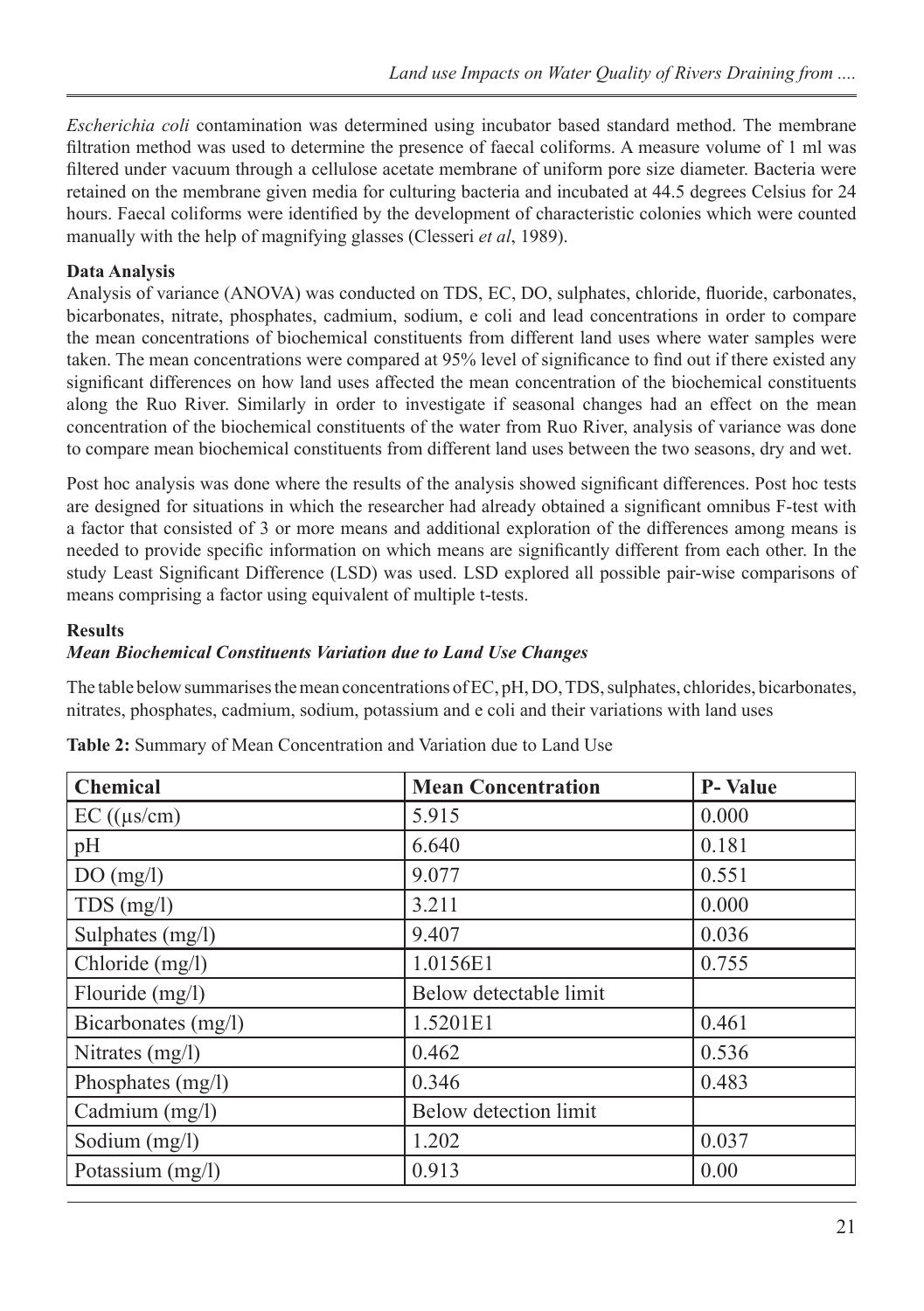```
E coli (colonies per 100ml) 1.6666E2 0.237
```
Analysis of Variance (ANOVA) showed that EC and TDS were significantly affected by changes in land uses along the Ruo River while DO and pH were not significantly affected by changes in land use in the study area ( $p \le 0.05$ ) (Table 2) (Figure 2).



**Figure 2:** *Variations of EC, DO, pH, TDS with Land Use changes along the Ruo River*

The post hoc analysis for EC (Table 3) showed that significant differences existed among the following pairs of land uses; grassland vegetation and mixed land use; Grassland vegetation and Estate Farmers land use; forested land use and mixed land use; forested land use and estate farmers; mixed land use and estate farmers and smallholder farmers and estate farmers ( $p \le 0.05$ ).

| Dependent                    | <b>Land Use Category</b> |                            | P value |
|------------------------------|--------------------------|----------------------------|---------|
| <b>Variable</b>              | <b>Main Category</b>     | <b>Sub Category</b>        |         |
| <b>Electric Conductivity</b> | Grassland                | Forested                   | 0.602   |
|                              |                          | Mixed                      | 0.03    |
|                              |                          | <b>Smallholder Farmers</b> | 0.137   |
|                              |                          | <b>Estate Farmers</b>      | 0.001   |
|                              | Forested                 | Mixed                      | 0.004   |
|                              |                          | <b>Smallholder Farmers</b> | 0.157   |
|                              |                          | <b>Estate Farmers</b>      | 0.001   |
|                              | Mixed Land Use           | <b>Smallholder Farmers</b> | 0.724   |
|                              |                          | <b>Estate Farmers</b>      | 0.001   |
|                              | Smallholder              | <b>Estate Farmers</b>      | 0.001   |

|  |  | Table 3: Post Hoc Analysis for Electric Conductivity |
|--|--|------------------------------------------------------|
|  |  |                                                      |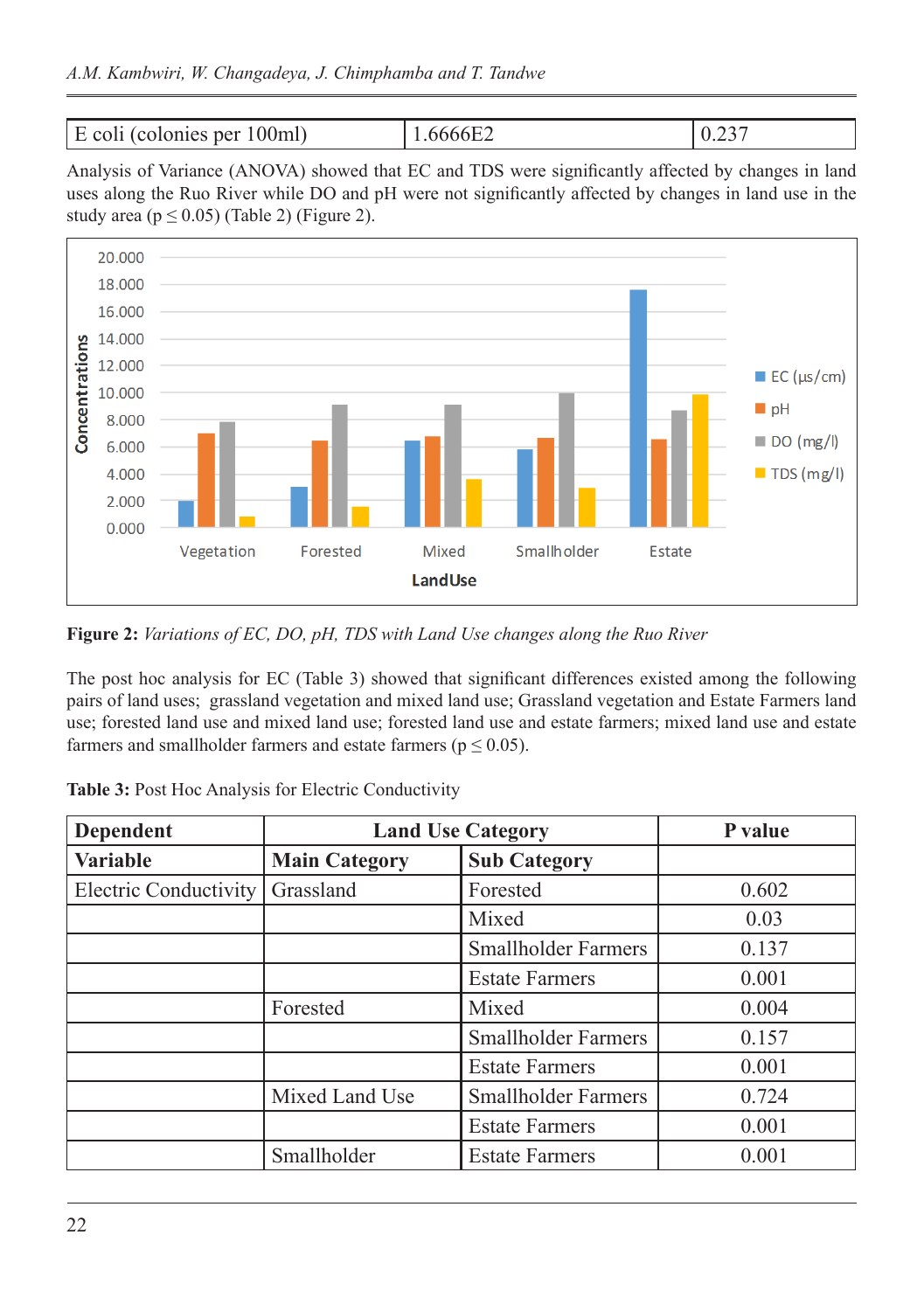Post hoc analysis for TDS (Table 4) showed that significant differences occurred among the following land uses; grassland vegetation land use and mixed land use; grassland land use and estate farmers land use; forested land use and mixed land use; forested land use and estate farmers' land use and between smallholder farmers' land use and estate farmers' land use ( $p \le 0.05$ ). There was, however, no significant differences among the following land uses: grassland vegetation and forested vegetation; grassland vegetation and smallholder farmers land use; forested land use and smallholder farmers' land use and mixed land use and smallholder farmers' land use ( $p \ge 0.05$ ). Grassland vegetation had the lowest concentration of electrical conductivity, pH, dissolved oxygen, total dissolved solids, sulphates, chloride, fluoride, carbonates, bicarbonates, nitrates, phosphates, lead, cadmium, sodium and *Escherichia coli* compared to forested land probably because of the ground cover provided by grasses near the source which resulted in less erosion of top soil.

| <b>Dependent</b>       | <b>Land Use Category</b> | P value                    |       |
|------------------------|--------------------------|----------------------------|-------|
| Variable               | Main Category            | Sub Category               |       |
| <b>Total Dissolved</b> | Grassland                | Forested                   | 0.478 |
| Solids                 |                          | Mixed                      | 0.011 |
|                        |                          | <b>Smallholder Farmers</b> | 0.108 |
|                        |                          | <b>Estate Farmers</b>      | 0.001 |
|                        | Forested                 | Mixed                      | 0.001 |
|                        |                          | <b>Smallholder Farmers</b> | 0.169 |
|                        |                          | <b>Estate Farmers</b>      | 0.001 |
|                        | Mixed Land Use           | <b>Smallholder Farmers</b> | 0.528 |
|                        |                          | <b>Estate Farmers</b>      | 0.001 |
|                        | Smallholder              | <b>Estate Farmers</b>      | 0.001 |

**Table 4:** Post Hoc Analysis Results for TDS

Land uses significantly affected sulphate concentration along the Ruo River ( $p \le 0.05$ ) (Figure 3), (Table 2). Post hoc analysis results (Table 5) showed significant differences occurred between estate farmers' land use and the rest of the land uses ( $p \le 0.05$ ). Comparison of other land uses except estates did not show significant differences on the variation of concentration of sulphates with associated land uses ( $p \ge 0.05$ ).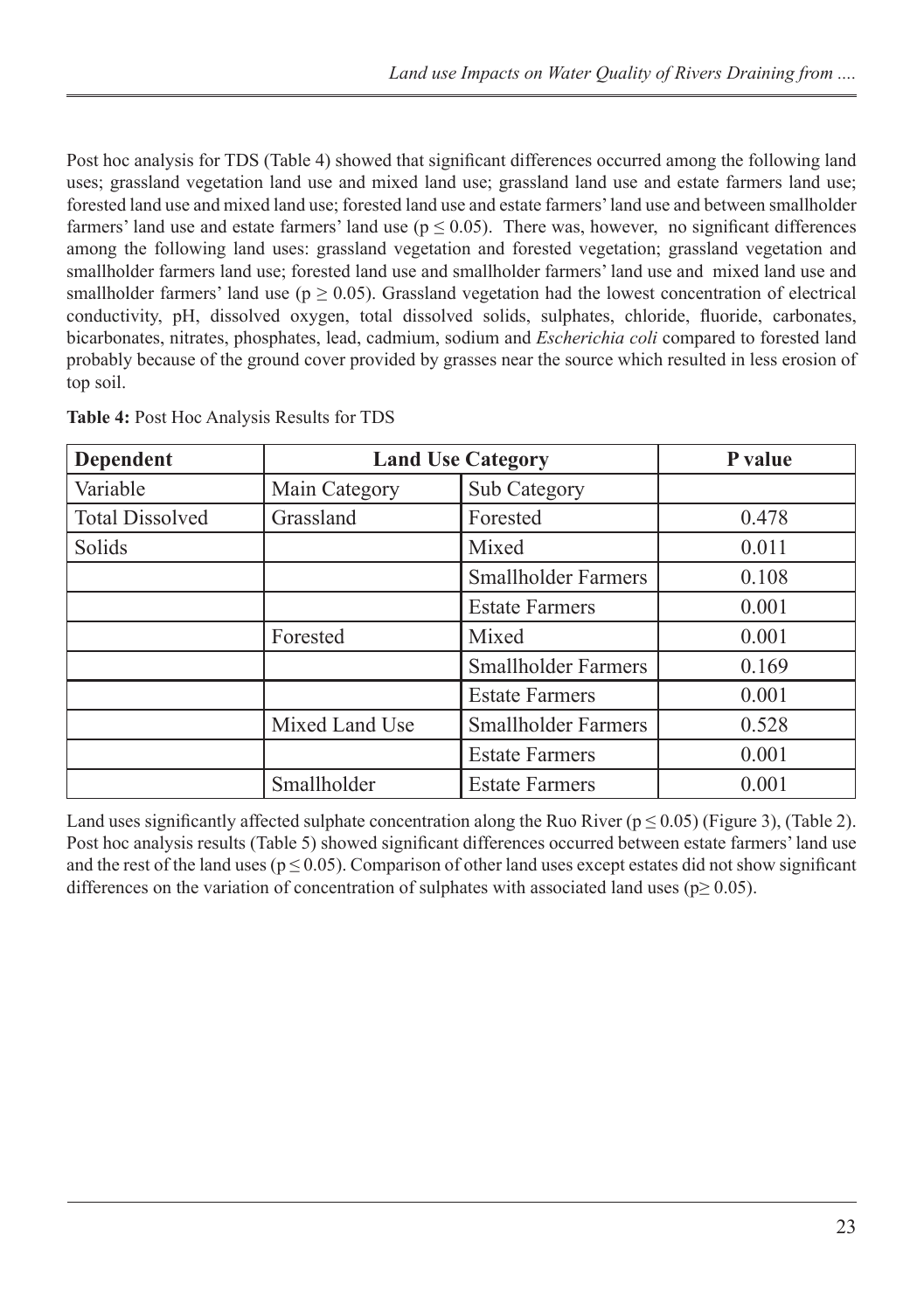

**Figure 3:** *Variation of sulphates, chloride an bicarbonates with land use* 

| <b>Dependent</b>       | <b>Land Use Category</b>             | P value                    |       |
|------------------------|--------------------------------------|----------------------------|-------|
| Variable               | Main Category                        | Sub Category               |       |
| <b>Total Dissolved</b> | Grassland                            | Forested                   | 0.578 |
| Solids                 |                                      | Mixed                      | 0.251 |
|                        |                                      | <b>Smallholder Farmers</b> | 0.747 |
|                        |                                      | <b>Estate Farmers</b>      | 0.008 |
|                        | Forested                             | Mixed                      | 0.303 |
|                        |                                      | <b>Smallholder Farmers</b> |       |
|                        |                                      | <b>Estate Farmers</b>      | 0.004 |
|                        | Mixed Land Use                       | <b>Smallholder Farmers</b> | 0.420 |
|                        | <b>Estate Farmers</b>                |                            | 0.018 |
|                        | Smallholder<br><b>Estate Farmers</b> |                            | 0.015 |

|  |  |  |  |  |  | Table 5: Post Hoc Analysis Results for Sulphates |
|--|--|--|--|--|--|--------------------------------------------------|
|--|--|--|--|--|--|--------------------------------------------------|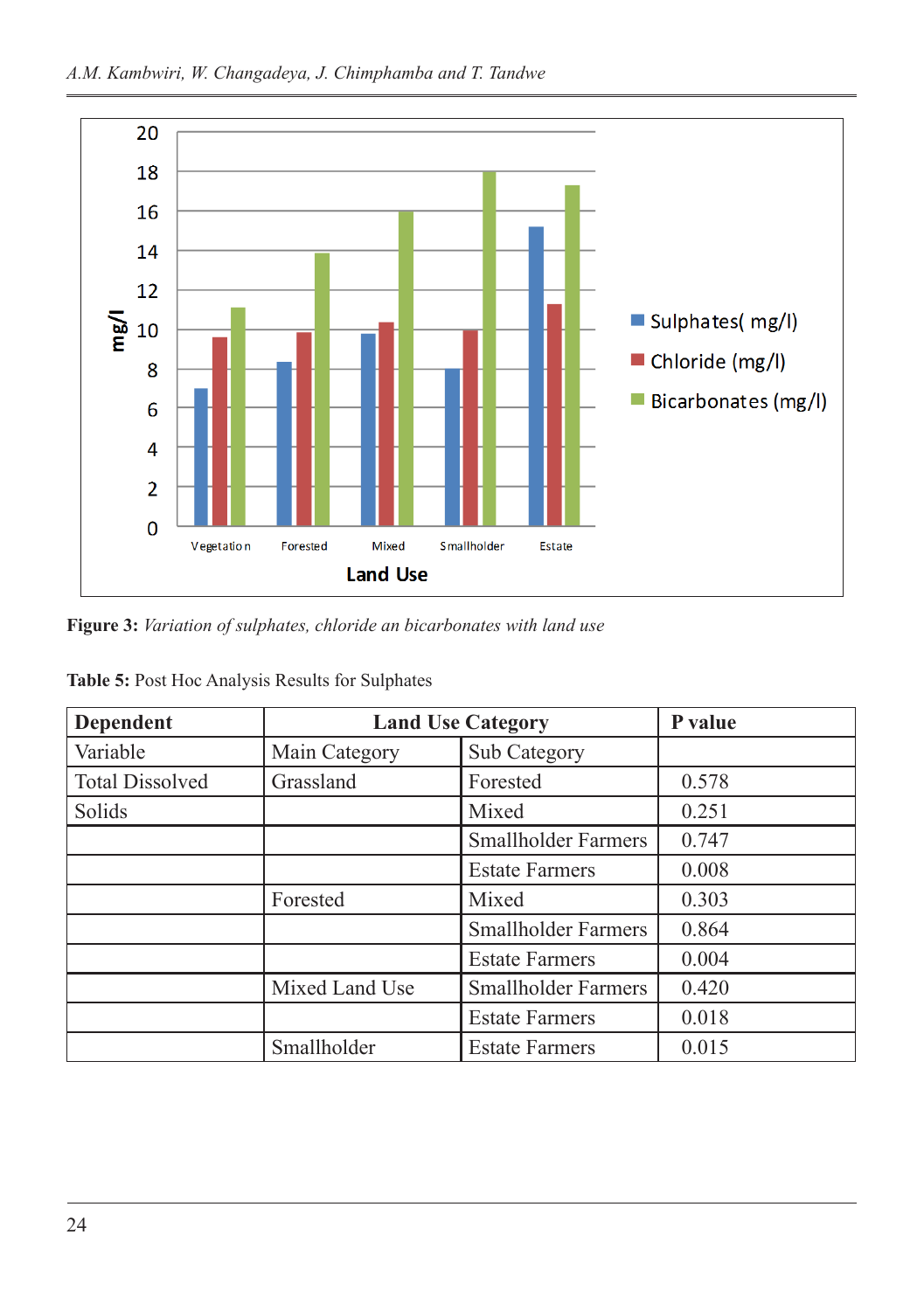Sodium and potassium concentrations significantly varied with changes in land use along the Ruo River  $(p \le 0.05)$  (Table 2) (Figure 4). The significant differences were evident between estate farmers land use and other land uses however, potassium concentrations showed significant differences between mixed farmers land use and forested land use (Table 6 and 7). Mean chloride, nitrate, phosphate, bicarbonate and *Escherichia coli* concentrations were not significantly affected by changes in land use ( $p \ge 0.05$ ) (Table 2). Flouride and cadmium were below detection limits (Table2).



**Figure 4:** *Variation of, Cadmium, sodium and potassium with land use changes along the Ruo River*

| <b>Dependent</b>       | <b>Land Use Category</b> | P value                    |       |
|------------------------|--------------------------|----------------------------|-------|
| Variable               | Main Category            | Sub Category               |       |
| <b>Total Dissolved</b> | Grassland                | Forested                   | 0.658 |
| Solids                 |                          | Mixed                      | 0.184 |
|                        |                          | <b>Smallholder Farmers</b> | 0.267 |
|                        |                          | <b>Estate Farmers</b>      | 0.011 |
|                        | Forested                 | Mixed                      | 0.122 |
|                        |                          | <b>Smallholder Farmers</b> | 0.318 |
|                        |                          | <b>Estate Farmers</b>      | 0.004 |
|                        | Mixed Land Use           | <b>Smallholder Farmers</b> | 0.948 |
|                        |                          | <b>Estate Farmers</b>      | 0.042 |
|                        | Smallholder              | <b>Estate Farmers</b>      | 0.124 |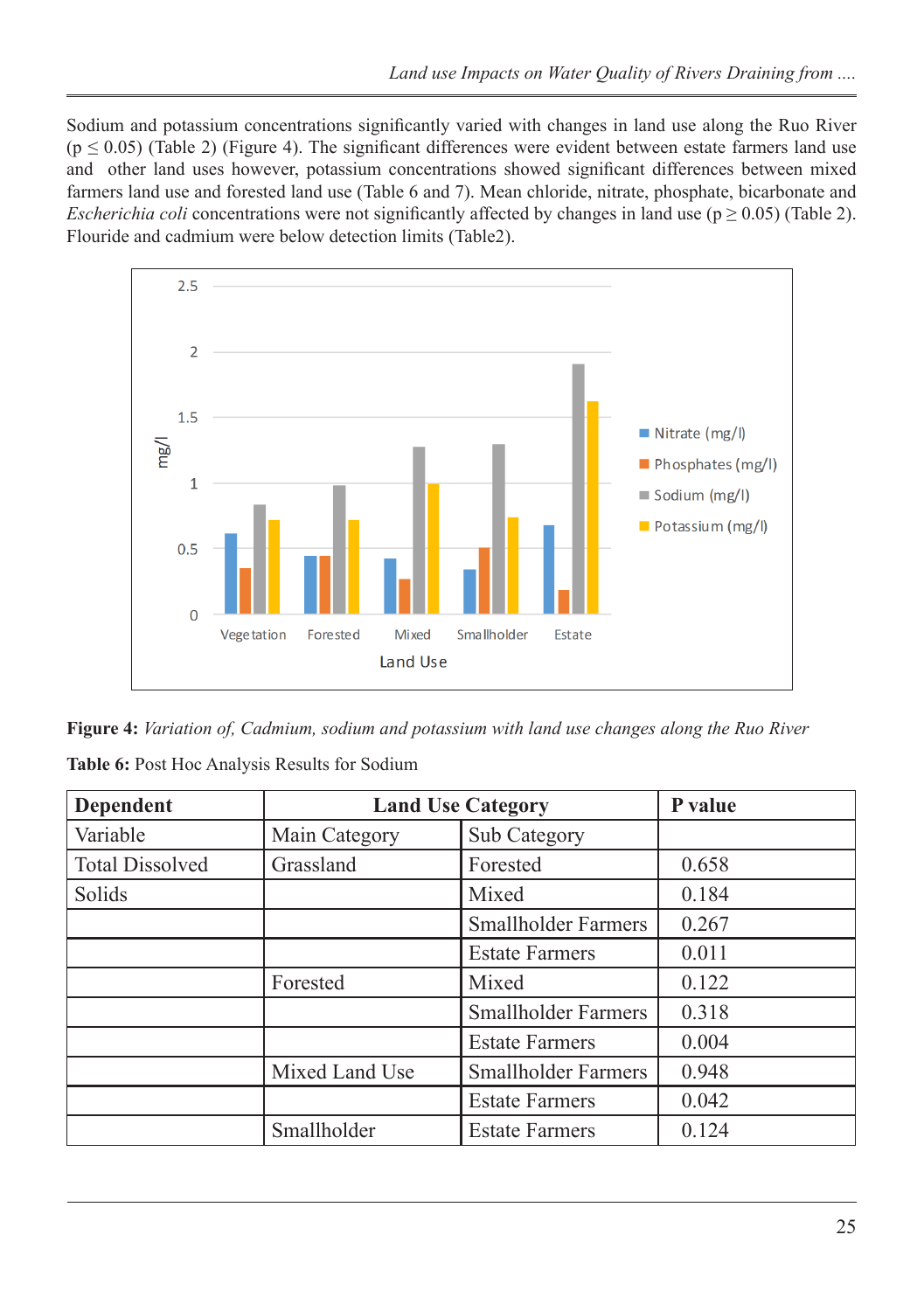| Dependent              | <b>Land Use Category</b> | P value                    |       |
|------------------------|--------------------------|----------------------------|-------|
| Variable               | Main Category            | Sub Category               |       |
| <b>Total Dissolved</b> | Grassland                | Forested                   | 0.971 |
| Solids                 |                          | Mixed                      | 0.064 |
|                        |                          | <b>Smallholder Farmers</b> | 0.939 |
|                        |                          | <b>Estate Farmers</b>      | 0.001 |
|                        | Forested                 | Mixed                      | 0.001 |
|                        |                          | <b>Smallholder Farmers</b> | 0.889 |
|                        |                          | <b>Estate Farmers</b>      | 0.001 |
|                        | Mixed Land Use           | <b>Smallholder Farmers</b> | 0.057 |
|                        |                          | <b>Estate Farmers</b>      | 0.001 |
|                        | Smallholder              | <b>Estate Farmers</b>      | 0.001 |

#### **Table 7:** Post Hoc Analysis Results for Potassium

### **Mean Biochemical Constituents Variation due to Seasonality**

Table 8 shows that seasonality significantly affected the following biochemical constituents: pH, dissolved oxygen, phosphates, chloride, bicarbonates and sodium ( $p \le 0.05$ ). The concentration of other biochemical constituents such as; TDS, EC, sulphates, nitrates, fluoride, potassium, and *Escherichia coli* were not significantly affected by changes in seasons.

| Parameter           | <b>Mean Dry Season</b> | <b>Mean Wet Season</b> | <b>P-Value</b> |
|---------------------|------------------------|------------------------|----------------|
| EC                  | 6.42                   | 5.40                   | 0.457          |
| pH                  | 6.45                   | 6.84                   | 0.004          |
| D <sub>O</sub>      | 7.73                   | 10.00                  | 0.001          |
| <b>TDS</b>          | 3.83                   | 2.57                   | 0.091          |
| Sulphates           | 9.20                   | 9.62                   | 0.735          |
| <b>Nitrates</b>     | 0.55                   | 0.37                   | 0.053          |
| Phosphates          | 0.03                   | 0.67                   | 0.001          |
| Chloride            | 9.41                   | 10.93                  | 0.012          |
| <b>Bicarbonates</b> | 19.98                  | 10.29                  | 0.001          |
| Potassium           | 0.98                   | 0.84                   | 0.136          |
| Sodium              | 1.46                   | 0.93                   | 0.001          |
| E Coli              | 120                    | 305                    | 0.441          |

## **Discussion**

Electrical conductivity measures the ability of water to pass an electric current and is affected by the presence of inorganic dissolved solids. EC was lowest in the grassland and forested land use because in the grassland the water was slow and had less material dissolved in it, while in the forested land use, the river was mostly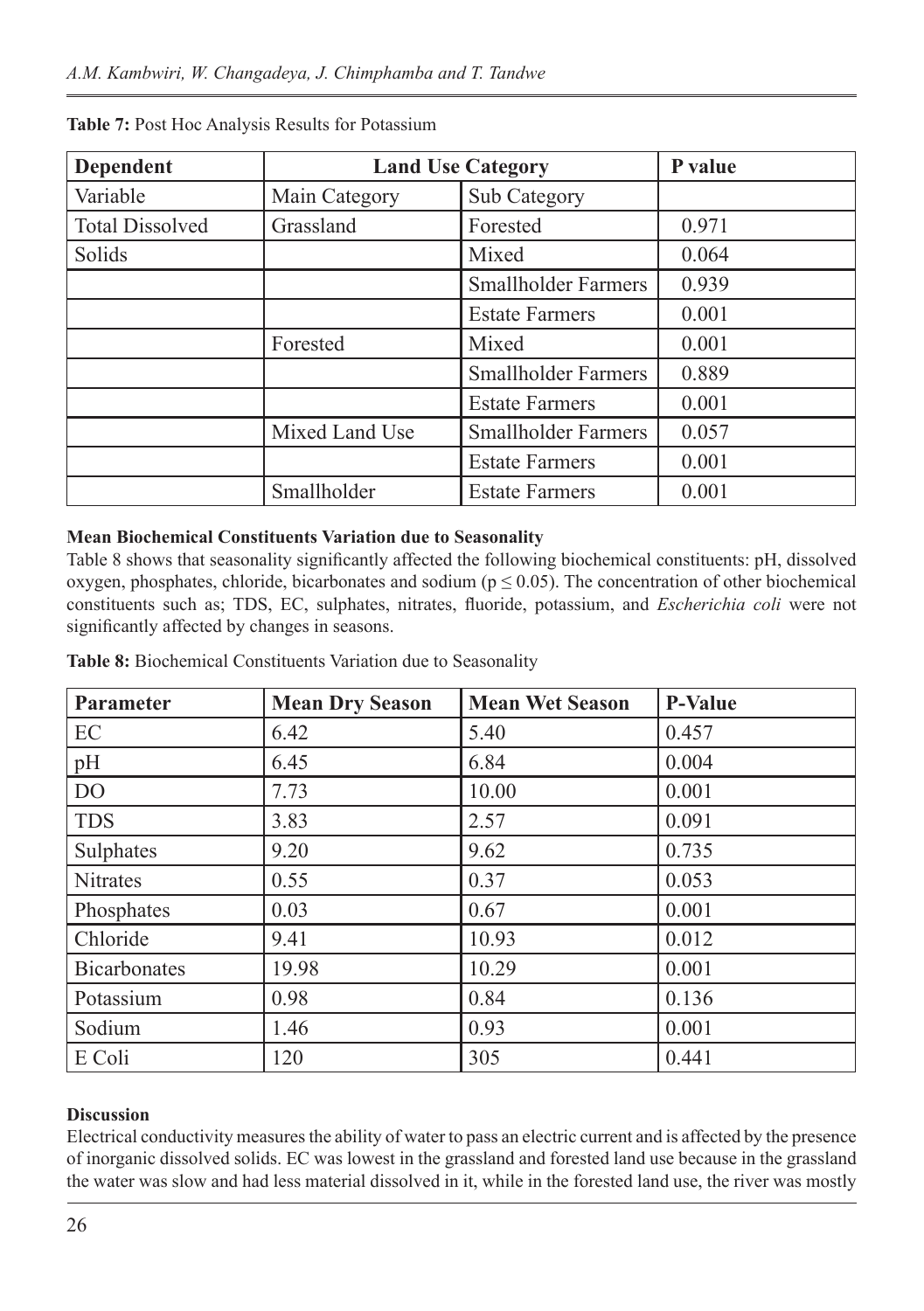passing through rocky surfaces surrounded by trees which acted as buffer to materials falling into the river. In both land uses, there are no agricultural activities taking place and therefore no disturbances to the soil, and no application of chemical fertilizers and pesticides. The sharp increase in electrical conductivity in the estate farmers land use was as a result of increase in chemical fertilizers and pesticides being applied by estate farmers as opposed to smallholder farmers. The concentration for TDS showed the same trend sharply increasing in the estate farmers' land use.

The lower pH in the forested area agreed with Dow and Zampella (2000); Hunchak – Kariouk and Nicholson, (2001); Coulter and Kolka *et al*. (2004), who reported that streams draining from forested watersheds were usually acidic and nutrient poor, whereas streams draining from upland agriculture and developed lands display elevated pH values. Decomposition of soil organic matter releases acids leading to decrease in pH in forested land use (Killman, 1994). However in the study area, pH values were also lower in the middle section of the river. This agreed with Wang Hui and Xu Ren-Kou (2010), who reported tea growing well in acidic soils and cultivation of tea plants caused soil acidification and soil acidity increased with the increase of tea cultivation period. Tea in the study area has been grown commercially since the 1880s.

The lack of significance in how DO was affected by land use in the study area was as a result of the fact that in the grassland the Ruo River was flowing in shorter vegetation and therefore well aerated, whereas in the forested the river was flowing in a rocky surface and with a higher discharge, thus increasing the mixing up of water with atmospheric oxygen. Cunningham (2003), reported that fast moving water, rushing water is aerated by bubbles as it churns over rocks and other barriers thereby falling down hundreds of tiny waterfalls that facilitated mixing with the atmospheric oxygen.

The high levels of sulphate concentration in the estate farmers' land use was as a result of higher application rates of fertilizers rich in sulphates as compared to smallholder farmers. Although this research did not capture the types of fertilizers being used, ammonium sulphate is one of the fertilizers commonly used as an alternative to urea. Others include single super phosphate, muriate of potash and CAN. Mean chloride concentration followed a similar pattern to that of sulphates increasing from grassland vegetation to estate farmers land use, except in smallholder farmers land use where it slightly decreased (Figure 4). Phillips (1994) found chloride concentration as largely controlled by point sources. The results therefore indicated the absence of point sources of chloride along the river profile.

The lower nitrate concentration in the forested land use, support the findings of Vanderbilt *et al*. (2003); Cassalli and Gimenez *et al*. (2010), who reported that overall, forests in catchments limit nitrate delivery to streams. Hayakawa *et al*. (2006); Cassalli and Gimenez *et al*. (2010) attributed this to the relatively high denitrification potential of the soils in the forested catchments. The higher mean value in the grassland agree with Lovette *et al*. (2000); Cassalli and Gimenez *et al*. (2010); Emmett (1993) who attributed forest type and maturity of the forests to differences in nitrate export to streams. It may also be suggested that some vegetation in the grassland are leguminous in nature and help fix nitrogen into the soil which later gets denitrified to inorganic nitrates. There is therefore a need to investigate the vegetation types to find out if really there are some vegetation leguminous in nature.

In much agricultural land use, ploughing increased the concentration of nitrates in surface and ground waters, as oxygenation of the soil caused nitrification (Falkenmark and Chapman, 1989). In the tea cultivation, there was almost zero tillage practised except where they were replacing the crop. The relatively higher value under estate farmers would be attributed to higher levels of fertilizer application in the estate land use as compared to smallholder farmers.

The relatively higher concentration in the smallholder farmers' land use might not only be as a result of fertilizers rich in phosphates but also as a result of detergents from domestic water use. Mvunguti *et al*. (2003) reported principal sources of phosphates as being inorganic chemical fertilizers from agricultural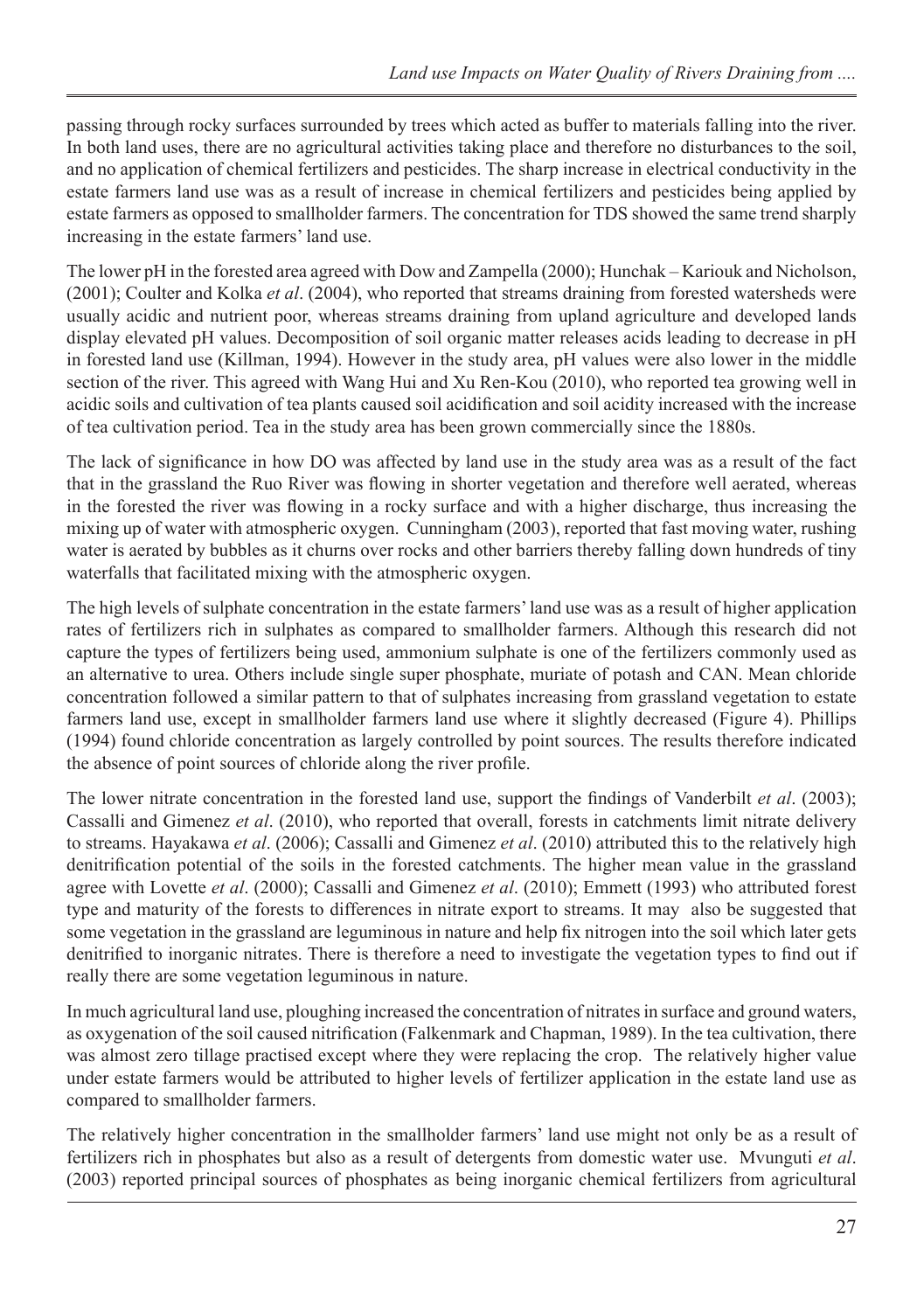fields, diffuse sources and sewage effluents from point sources and detergents from domestic waste water. People in the surrounding villages used the Ruo River and small Ruo River to wash their clothes as well as bathing. The detergents from such uses influenced the increase in phosphate concentration in the rivers. In smallholder farmers' land use, apart from tea farming, some farmers grew annual crops such as maize and these increased soil disturbances and consequently phosphate loss from such soils. Gray (2008) reported an increased generation of phosphates as the proportion of disturbed land cover such as mixed small scale agriculture and bare land cover increased.

The concentration of fluoride was below detection limit. The natural concentration of the fluoride was either too low to be detected or it might have been as a result of bauxite minerals. Mulanje Mountain is believed to contain bauxite minerals. The Mulanje Mountain Bauxite Study undertaken in 1993 through African Development Bank funding showed the probable and indicated reserves of bauxite amounting to 25.6 million tonnes using a cut-off grade of 30% Al203 (MET-CHEM, Canada Inc., 1994). LONRHO, (1969, 1974, unpublished) conducted bauxite feasibility studies in Mulanje Mountain to ascertain the availability of bauxite. Sajidu *et al* (2008) reported occurrence of bauxite as having deflouridation capacity attributed to its gibbsite and kaolinite minerals. This may have lead to the non detection of the fluoride.

The concentration of sodium in the grassland represented natural sources as the area has no human settlements as it is high on top of the Mulanje Mountain. There is very minimal anthropogenic pressure in that area that is exerted by tourists visiting the mountain, watchmen guarding temporary shelters for tourists and some encroachers who steal Mulanje cedar. However the increase in the concentration of sodium in the middle section of the river where farming activities were more pronounced was as a result of anthropogenic activities from both smallholder and estate farmers. These ranged from non point source pollution from household waste as people washed their clothes and household utensils closer to the river. The comparative higher concentration of potassium in estate farmers' land use would be as a result of high application rates for NPK fertilizers as compared with smallholder farmers' land use.

Cadmium mean concentrations were found below detection limits. Cadmium is naturally found in the earth's crust and is relatively a rare metal, ranking 67th in abundance among the 90 naturally occurring elements on earth. Major anthropogenic activities that play an important role in its release to the environment included mining, fossil fuel burning, waste incineration and steel products among others. Anthropogenic sources of cadmium in cultivated soils include phosphorus fertilizers, atmospheric deposition, animal manures, and sewage sludge among others. There was no enough anthropogenic pressure to stimulate the release of cadmium to the environment and that natural sources were extremely very low for detection.

The significance of seasonality on the concentration of dissolved oxygen agreed with the findings of Kwanjana (2009) who studied biochemical constituent levels in the water of the upper catchment of Lilongwe River in Malawi and found mean DO values for dry season lower than those in the wet season. The decreased water levels in the dry season led to decreased flow of the river, thereby reducing the rate at which the water mixed with atmospheric oxygen. The pH values were higher during the rainy season due to an increase in common pollutants from both the agricultural fields and the rain forested vegetation. Phiri *et al*. (2005) reported that common pollutants that can affect the pH of water were the effluents from commercial and industrial activities and agricultural fields run off that may contain chemical fertilizers and pesticides. The significant effect of seasonality on the concentration of chloride in Ruo River would be as a result of other non point sources of pollution within the study area that drained into the river by running water. Phillips (1994) noted that chloride levels generally declined with increasing discharge and that there would be elevated chloride concentration during high flows being attributed to other sources such as runoff from roads. In the study, it was difficult to categorically distinguish the source of the pollution as BGS etal. (1996) noted that in rural areas it was difficult to distinguish between agricultural pollution and pollution by untreated sewage. The significant effect of seasonality on the concentration of phosphates might be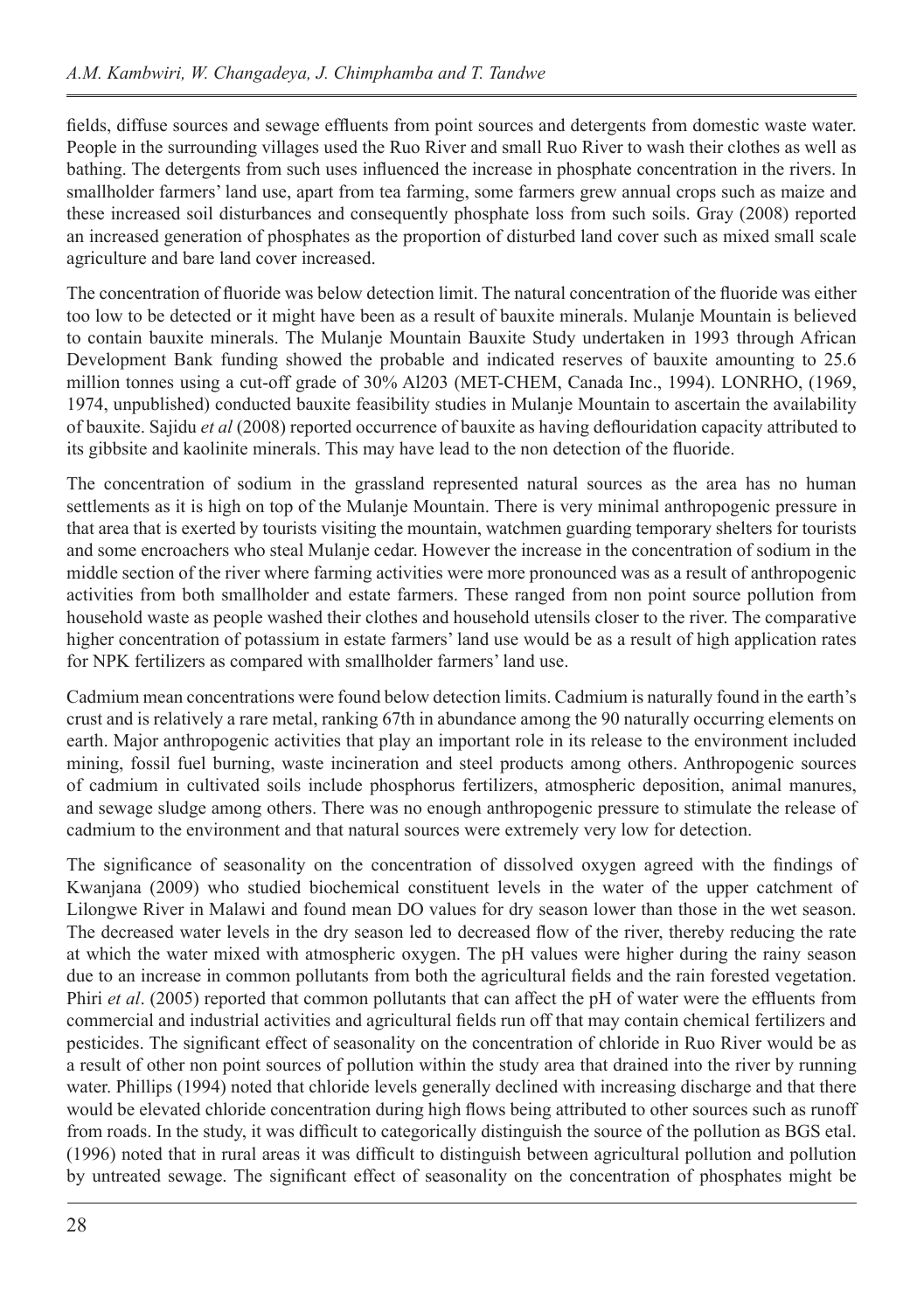attributed to land use disturbances in the smallholder farmers' land use thereby increasing the generation of phosphates to the river after the rains. In smallholder farmers' land use, apart from tea farming, some farmers grew annual crops such as maize, thereby increasing soil disturbances and consequently phosphate loss from the soil. Cassalli and Gimenez *et al*. (2010) attributed soil conditions as a dominant factor in the loss of phosphates in run off. The significant effect of seasonality on the concentration of sodium in the study area was due to the fact that during the rainy season, there was more discharge leading to dilution of the concentration of the sodium. In the dry season, there was low river discharge coupled with high evaporation leading to higher concentration of the sodium

#### **Conclusions**

Land uses in the area affects the water quality of rivers draining from the Mulanje Mountain. Levels of total dissolved solids, electrical conductivity, sulphates, potassium and sodium in Ruo River are significantly affected by changes in land use while pH, dissolved oxygen, chloride, bicarbonates, nitrates, phosphates and e coli are not significantly linked to land use changes in the area. The concentration of fluoride, carbonates and cadmium were found to be below detection limits.

Change in seasons is a significant factor in the variability of pH, dissolved oxygen, chloride, bicarbonates, phosphates and sodium in the Ruo River. However, variations in levels of electrical conductivity, total dissolved solids, sulphates, nitrates, lead, potassium and e coli in Ruo River are not significantly dependent on changes in seasons.

### **Acknowledgements**

We are grateful to the Mulanje Mountain Conservation Trust for financial assistance towards the research.

### **References**

- American Public Health Association (APHA,1985). American Water Works Association and Water Pollution Control Federation.Standard Methods of the Examination of Water and Waste Water (16th ed.). New York: AWWA and WPCF.
- BGS,ODA,UNEP,WHO. (1996). Characterisation and Assessment of Ground Water Quality Concerns in Asia Pacific Region. UNEP/DEIA/AR.96-1.
- Brady, N.C and Weil, R.R. (2008). The Nature and Properties of Soils (14th ed). Pearson International Edition.
- Carter, R.C and Parker, A. (2009). Climate Change, Population Trend and Ground Water in Africa. Hydrol. Sci J, 54(4), 676 – 689.
- Casali, J and Gimenez, R. (2010). Sediment Production and Water Quality of Watersheds with Contrasting Land Use in Navarre (Spain). [Agricultural Water Management 97 (2010)] 1683 – 1694.
- Coulter, C. B., Kolka, R., Thompson A. (2004). Water Quality in Agricultural, Urban and Mixed Land Use Watersheds. Journal of the American Water Resources Association (JAWRA), 40 (6), 1593-1601.
- Cure (2010). Status of forests and tree management in Malawi: A position paper prepared for the Coordination Union for the Rebilitation of the Environment (CURE).
- Emmett, B.A. (1993).Nitrate leaching from afforested welsh catchments interactions between stand age and nitrogen deposition. Ambio, 22, 386-394.
- Falkenmark, M and Chapman T. (Eds) (1989). Comparative hydrology. An ecological Approach to land and water resources. Paris: UNESCO.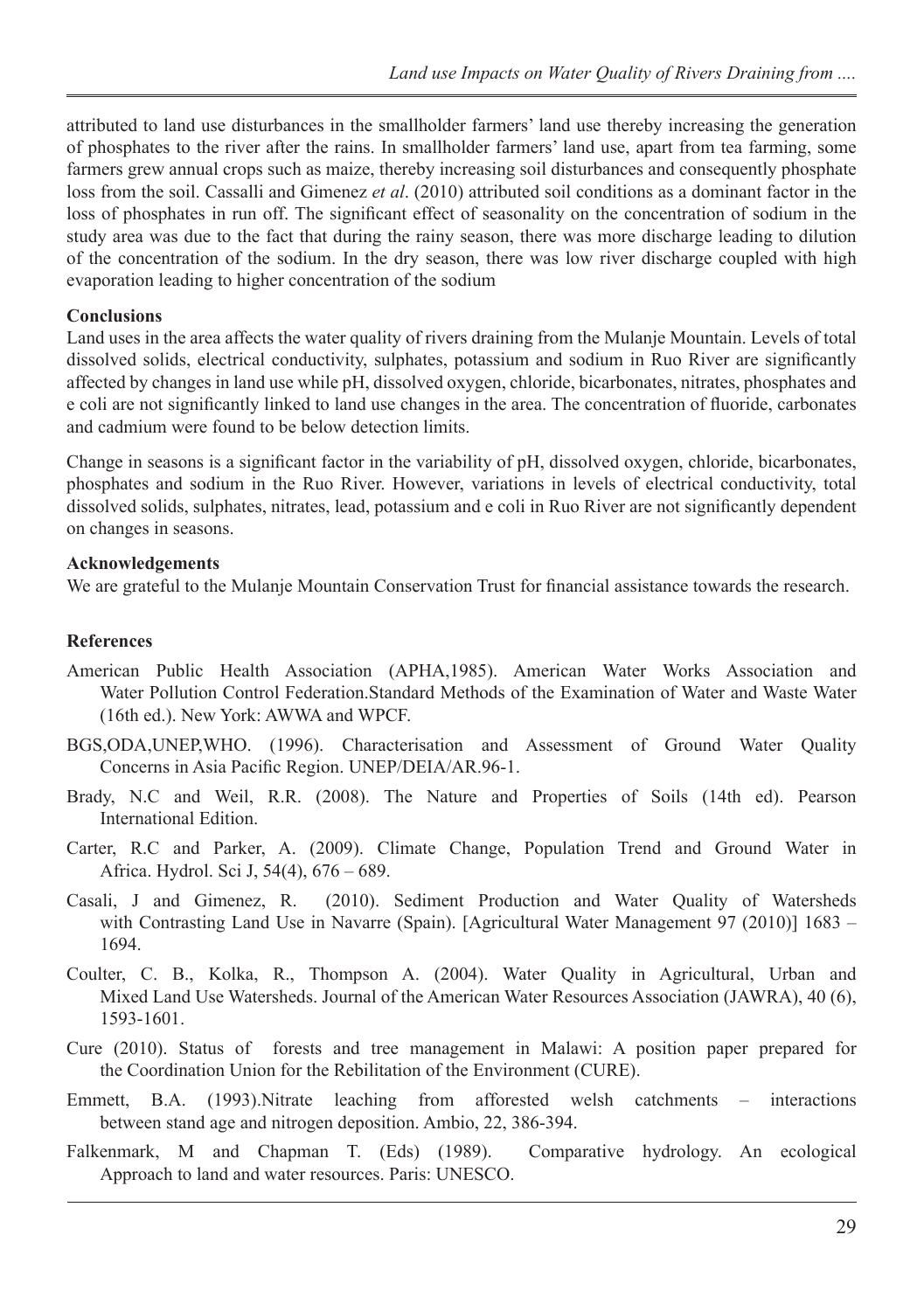- FAO AQUASTAT, (2006). 2006 Database. Food and Agriculture Organization, Rome. Available at: http://faostat.fao.org/
- FAOSTAT, (2010). On-line publication. Available on line at: www.fao.org
- Foley J.A, Defries R, Asner G.P. (2005). Global Consequences of Land Use Changes. Science, 309, 570 – 574.
- Government of Malawi (2002). District State of the Environmental Report: Mulanje. Lilongwe, Malawi: Department of the Environmental Affairs.
- Government of Malawi (1994). National Environmental Action Plan. Lilongwe, Malawi : Department of Research and Environmental Affairs,
- Government of Malawi (2000). State of the Environment Report, Lilongwe, Malawi: Department of Natural Resources and Environmental Affairs.
- Government of Malawi. (2010) Economic Report, 2010, Government of Malawi, Lilongwe.
- Government of Malawi (2010) Malawi State of Environment and Outlook Report: Environment for Sustainable Economic Growth. Environmental Affairs Department, Lilongwe.
- Gray, N.F (2008). Drinking Water Quality Problems and Solutions. New York: Cambridge University Press.

Homer-Dixon, T.F and Blitt, J. (1998). Ecoviolence: Links among Environment, Population and Security. New York: Rowman and Littlefield Publishers Inc.

- Houghton, R. A, (1994). The Worldwide Extent of Land Use Change. Bioscience, 44,5.
- Hunchak-Kariouk and Nicholson R.S, (2001). Watershed Contributions to Nutrient and other Non Point Source Contaminants to the Barnegat Bay Little Ess.
- Harbour estuary Journal of Coastal Resources, 32, 28-31
- Kwanjana A.D., (2009). Assessment of Biochemical Constituents Levels in the Water of the Upper Catchment of Lilonger River – Malawi. unpublished masters thesis. University Of Malawi, Chancellor College, Zomba, Malawi
- Lovett, G.M., Kathleen, C.W., William, V.S. (2000). Nitrogen Saturation and Retention in Forested Watershed of the Catskill Mountains. New York. Ecological Applications, 10, 73-84.
- MacDonald, A.M and Calow, R.C (2009). What Impact will Climate have on Rural Ground Water Supply in Africa. Hydrol. Sci. J. 54(4), 690 – 703.
- Meybeck, M (2003). Global Analysis of River Systems: From Earth Systems Control to Anthropocene Syndroms. Philosophical Transactions of the Royal Society: (London) 358. (Series B). London: Philosophical Transactions of the Royal Society.
- Phiri, O., Mumba, P., Moyo, B.H., Kadewa, W. (2005). Assessment of the Impact of Industrial Effluents on Water Quality of Receiving Waters in Urban Areas of Malawi. Int. J Environ Sc.Technol, 2(3), 237-244.
- Sajidu, S.M., Masumba, F.F., Fabiano, E., Ngongondo, C. (2007). Drinking Water Quality and Identification of Flouritic areas in Machinga, Malawi. Malawi Journal of Scie and Technology, 8, 042- 056.
- Sajidu, S.M., Henry, E.T., Masamba, W.R., Kayambazinthu, D. (2006). Removal of  $Cd^{2+}$ ,  $Cr^{3+}$ ,  $C^{2+}$ , Hg<sup>2+</sup> and  $Zn^{2+}$  cations and AsO<sub>4</sub><sup>3</sup> anions From aqueous solution by mixed clay from Tundulu in Malawi and Characteristics of the clay. Water SA, 32(4), 519-526.